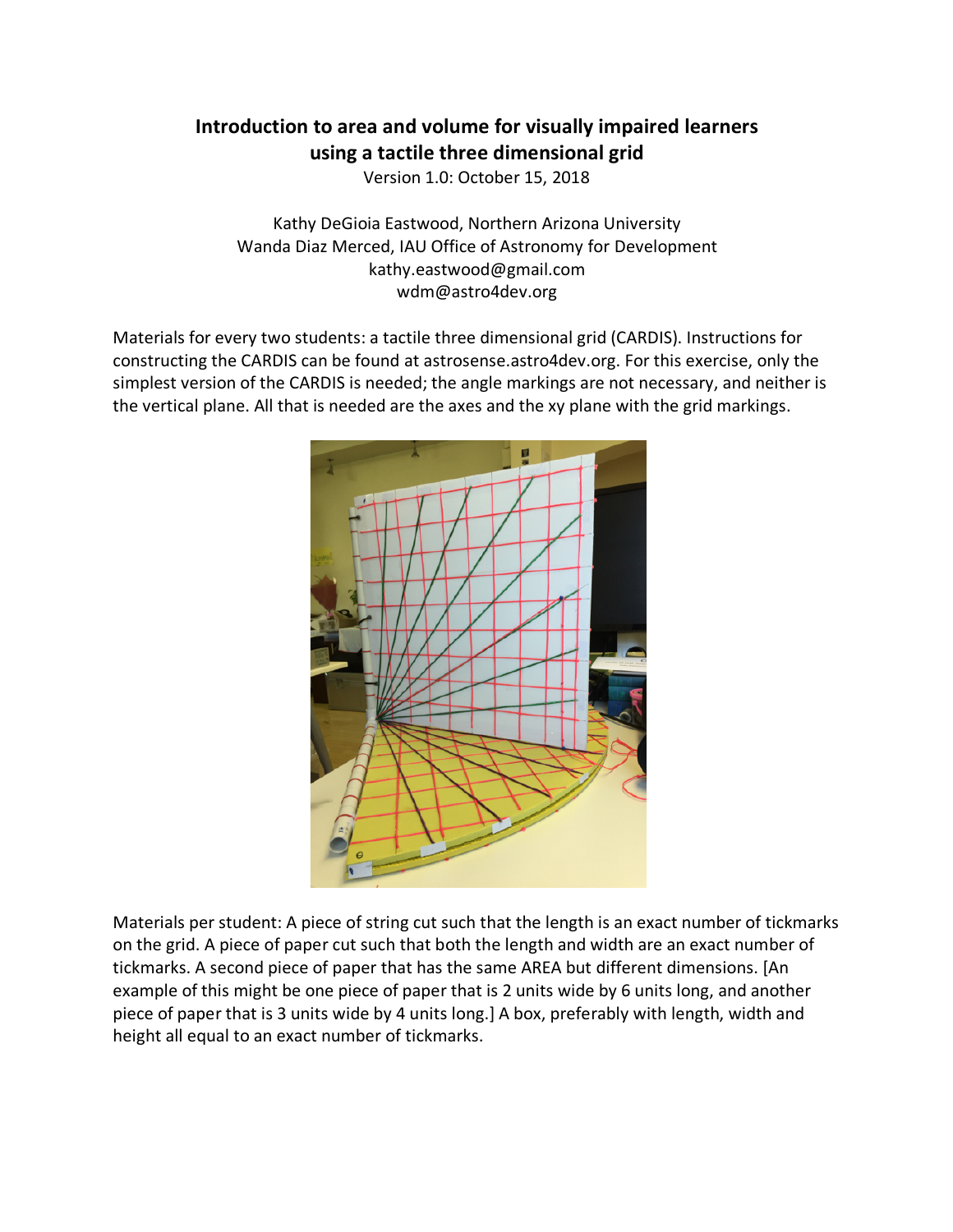#### **1. Introduction to the grid**

Take a little while to explore the grid. You will notice that there is a corner, like the corner of a room, and three "arms". The shape of the corner is important; think of the corner of a room. There is usually a floor and two walls.

In math, we call the arms "axes": one axis, two axes, three axes. We usually give each axis a name so that we know which one we are talking about, just like you have your own name! We call them x, y, and z. (You could call them Tumi, Lerato, or John, but then nobody else would know what you were talking about! If we all call them by the same name, we can better communicate about math.)

Find the x-axis, the y-axis, and the z-axis. They are labelled in Braille.

Now explore the flat part. The flat part has the x-axis running down one side, and the y-axis running down the other side, so we call this the xy plane. A "plane" is something perfectly flat, like a piece of paper on a table. This xy plane is like the floor in our corner. If we wanted, we could also make planes that would be like the walls, but right now we are going to work only with the xy plane, the floor.

In math we always start counting from zero. These three axes all have the same "zeropoint"; this is the point from which we start counting. In math, we call it the origin. Find it on your grid. It is the point right inside the corner, where the corner of the floor meets the corners of the two walls.

Find the zeropoint again, and feel along the x-axis. There are markers along the axis that you can feel. These are called "tickmarks", and they are used to measure a distance along an axis. The special thing about tickmarks is that they are always the same distance apart. We will talk about that more later.

Try counting along the x-axis. Zero is the zeropoint (duh), and One will be the first mark you come to. Two will be the second one, etc. How many tickmarks are there on the x-axis?

Next do the same for the y-axis and the z-axis. Count the tickmarks.

Notice that there are lines running across the floor. Each x "tickmark" has a line starting next to it and stretching across the floor. Each y "tickmark" also has a line starting next to it and stretching across the floor. There are a lot of places where the lines cross; find some of those places.

Let's finding a specific crossing place. Count four tickmarks along the x-axis, and have one person keep hold of the line starting at the fourth tickmark. Now count three tickmarks along the y-axis, and have the other person keep hold of the line starting at the third tickmark. Now run your hands over those two lines, starting at the tickmarks on the axes and moving out to the place where those lines cross. This crossing-point has a name, too!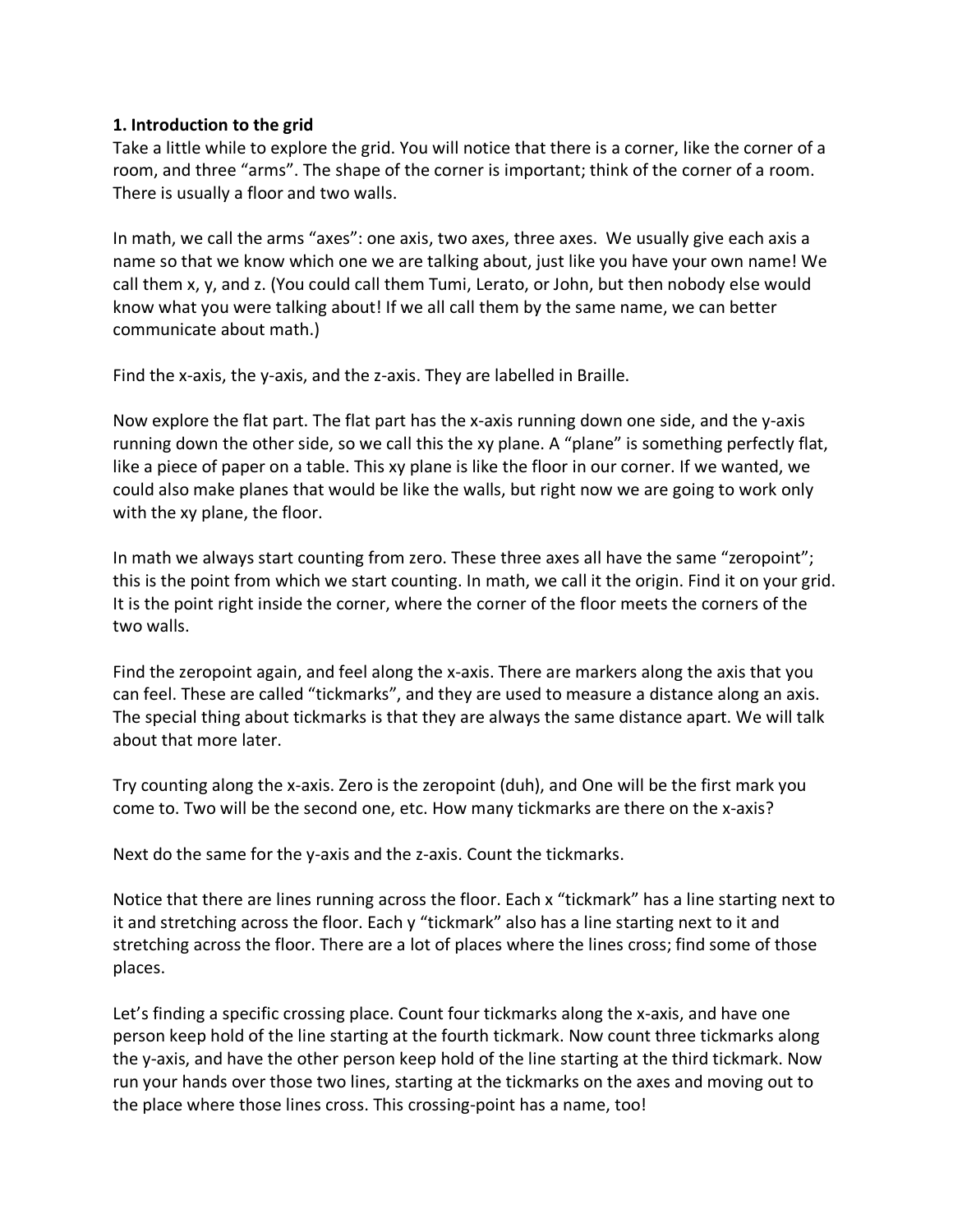The name of this crossing-point is  $x = 4$ ,  $y = 3$ . It is the ONLY point on your floor-grid with that name! Having a name for each crossing-point makes it easy to describe that spot to somebody else. It's like telling someone how to get to your house; you might tell them what street to walk down, and how far to walk before they turn. This is a way to describe to someone else how to find that point on the floor-grid! Walk down the +x-axis for 4 tickmarks, and then turn in the +y direction and walk 3 more tickmarks. We can describe any crossing-place on the floor-grid this way.

Assignment: Each person should find another crossing-place on the floor-grid, and figure out what its name is.

### **2. Units**

What is a unit? A unit is a name for an official "amount" of something. For example, a "meter" is a unit of length. The countries of the world have gotten together and decided exactly how long a meter is. As far back as the year 1799 there was a platinum bar in Paris that represented exactly how long a meter is. Today scientists define a meter a little differently, but they all agree on the definition. Another kind of unit is a "second"; this is a unit of time. It's a little trickier to agree on how long a second is, but scientists have managed to do it.

Why do we need units? Let's say that you want to describe an object to someone who is far away. You cannot give them the object to hold. But you want them to know how long it is, or how heavy it is. You can't use beans to measure out how long it is, because everybody's beans are a different size. You can't use your fingers to measure it out, because everybody's fingers are a different size. Units allow you to describe things using words that everyone shares and agrees on: everyone knows how long a meter is. Everyone knows how heavy a kilogram is. So if you describe the length of your object in units of meters, EVERYONE will know how long it is. If you describe the weight of your object in kilograms, EVERYONE will know how heavy it is.

Most rulers are marked with one kind of units. The most common unit for rulers is centimeters; this usually means that the distance between two tickmarks is exactly one centimeter.

The distance between the tickmarks on the CARDIS are not exactly equal to any official kind of unit. However, all of you should have a grid with the same tickmarks. Each group can name the unit anything you like; do that now! On these instructions we will call them "Charlies", but you don't have to use that name.

#### **3. What are Dimensions?**

Take your piece of string. You can always make shapes with your string, but we are going to stretch it out and make it as long as we can, straight like a cane or stick. Stretch it out! Your string really only stretches in one direction. If you were an ant crawling along the string, you could only go forwards and backwards; you couldn't turn right or left! We call this "one dimensional." A dimension represents a direction you are able to move, like walking along a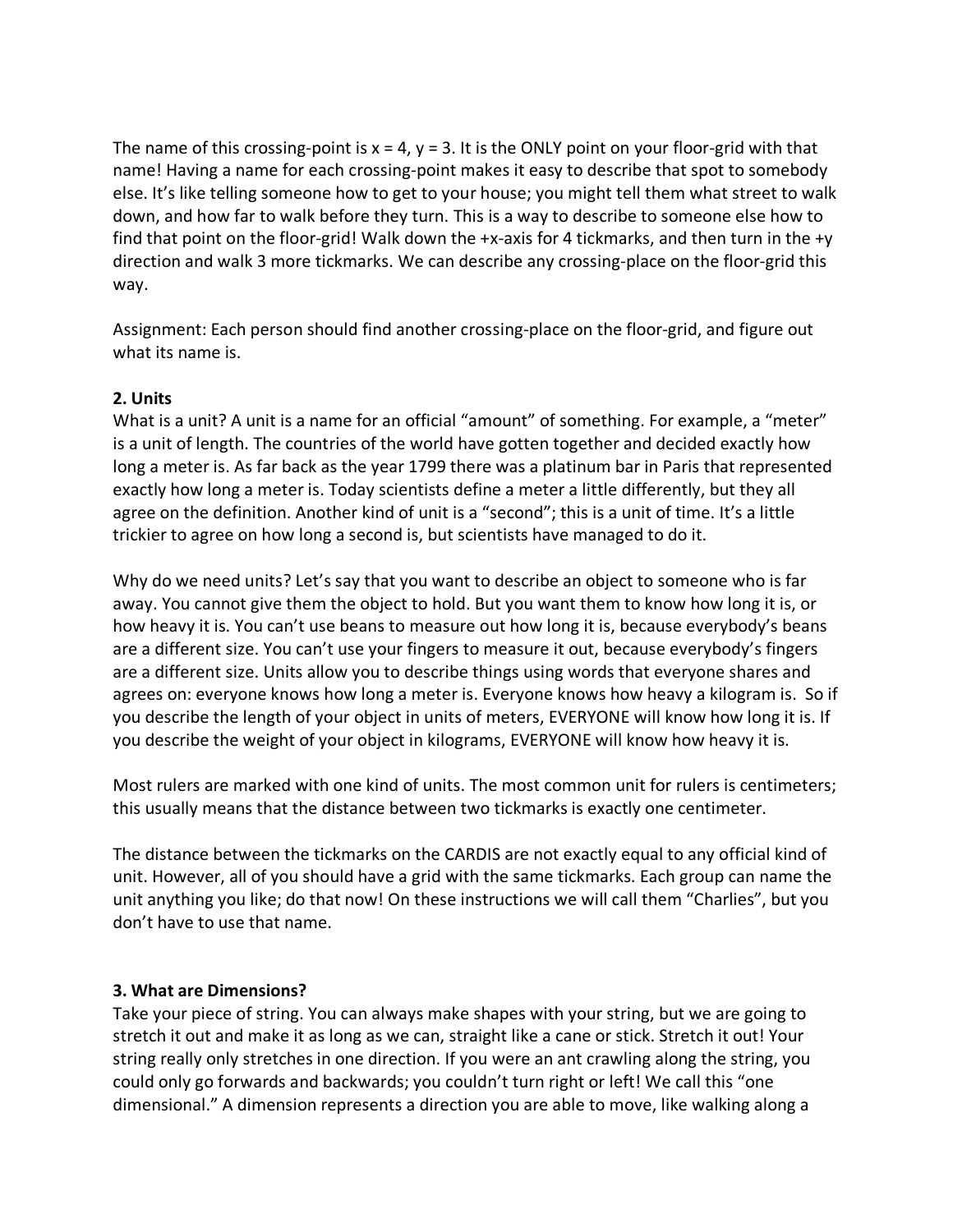straight street with no other streets that intersect it. On a street you can walk forwards or backwards, but you can't turn right or left.

Measuring in One Dimension

A string only spreads out in one direction, so it is approximately one dimensional. What can we measure about it? The length!

Let's use our grid to measure the length of the string in units of Charlies. To measure, put one end of the string at the origin, and then stretch the string out along one axis. Make sure to hold down the end at the origin, don't let it move. One person can hold the end of the string down, and the other person can count tickmarks along the axis. Count the number of tickmarks along the axis. Then switch, and let the other person count. Make sure you agree on the number! This number is the length of your string in your units. If you counted ten tickmarks, and your units are Charlies, then the length of your string is ten Charlies.

Assignment: Does it matter which axis you use? Do they all work the same way? Try it!

Measuring in Two dimensions

Now take your first piece of paper. What can you measure about this piece of paper?

We need TWO axes at the same time to measure the piece of paper! It doesn't just have length; it also has width. To describe how big the paper is, we have to use two directions. This means that the paper is two dimensional. This is like being able to walk along a street, forwards and backwards, but ALSO being able to turn left or right.

When people talk about length and width, sometimes it is hard to tell which direction is which. For example, some people might use the x-axis for length, and the y-axis for width. Some people might decide that whichever side is longer is the length, and whichever side is shorter is the width. So it can be confusing. But it doesn't really matter, so don't worry about it.

## **4. Counting Squares**

Take your first piece of paper, and lay it down on the flat grid. Make sure that one corner is at the origin; hold it down tight. One person should hold the paper down, and the other person should explore the paper. Feel underneath the paper; can you count the squares that are underneath? Then switch and let the other person hold it down. Take turns counting the squares that are underneath the paper, and then compare your results. If you don't agree, try it again!

Notice that you can also count tickmarks along the edge of the paper. Go ahead and count the number of tickmarks along the x axis, and then the number along the y axis. Did you notice that the tickmarks line up with the edges of the squares underneath the paper?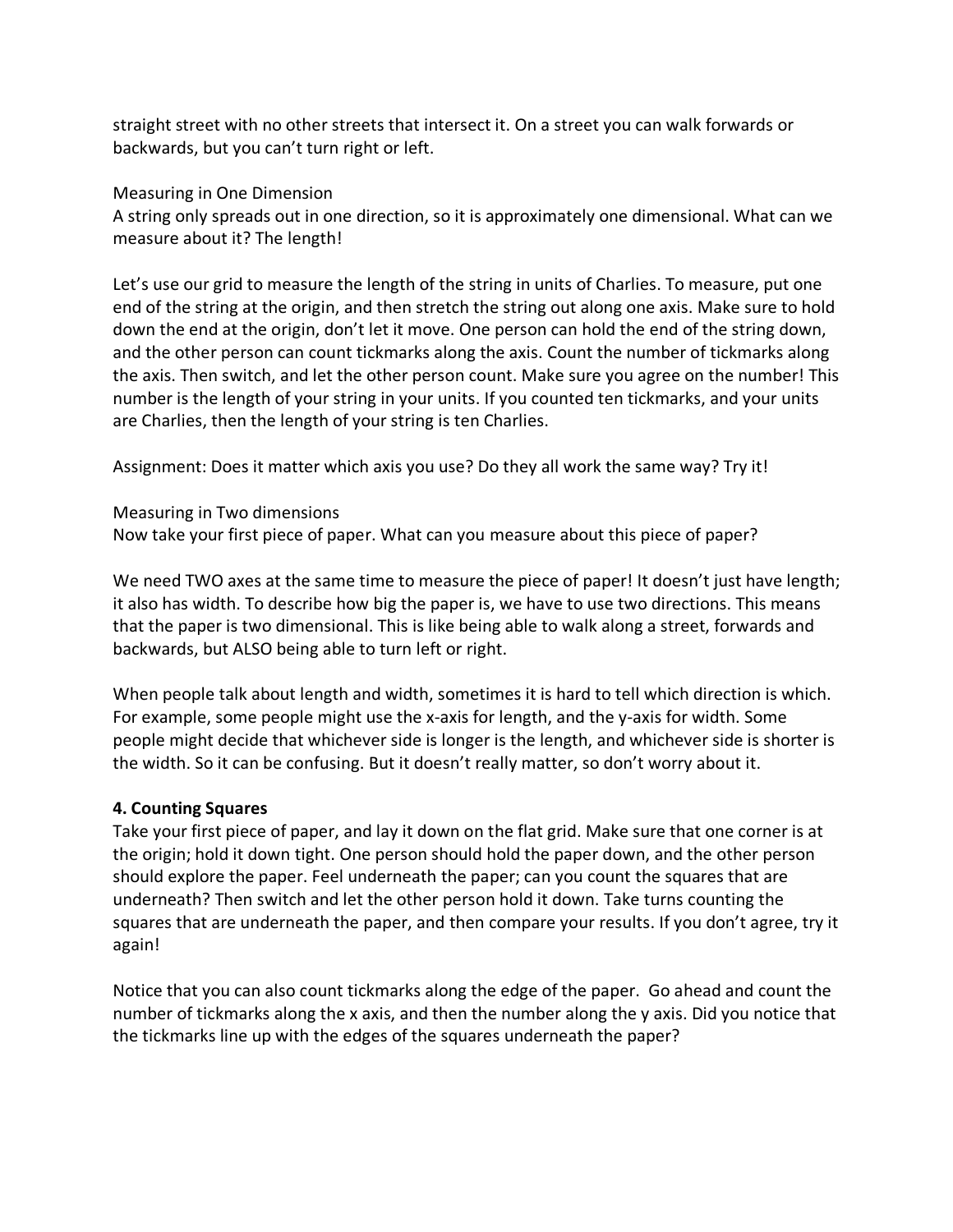Let's call the x-axis the length, and the y-axis the width. After measuring the length and width, multiply the two numbers together. For example, if you measured 4 tickmarks in one direction and 5 tickmarks in the other direction, multiply those two numbers together to get 20.

How does the number you get compare to the number of squares you counted under the paper? The number should be the same! You have now measured the SURFACE AREA of the paper. Surface just means the outside of something. The surface of your body is made out of skin. The surface of an orange is made out of orange peel.

The idea of area is a little trickier. Area expresses the size of something that is two-dimensional. In our grid, the paper spreads out in both the x direction and the y direction, so it really only has two dimensions. You can use area to describe the size of a towel or rug, but it doesn't work for a piece of string! String really has only one dimension, so you have to describe it with length, not area.

What are the UNITS of surface area? Well, if the length of your unit is Charlies, it can't be just plain old Charlies. A Charlie is one-dimensional, and area is two-dimensional. If a square is one Charlie long and one Charlie wide, we say that it has an area of one Charlie times one Charlie, or "square Charlies". Square Charlies are two-dimensional. You can only use plain Charlies for length, and you can only use square Charlies for area! If you buy new carpet for your house, you will order it in "square meters". If you a special kind of paper, you might order it in "square centimeters".

However, one square meter of carpet doesn't have to be exactly one meter long by one meter wide, though. Just as with your paper, it might be two meters long and one-half meter wide  $$ but the surface area is still one square meter.

Now take your second piece of paper. Once again take turns holding down the corner of the paper at the origin, and counting the squares underneath the paper. Also measure how many tickmarks the paper covers in the x direction, and then the number in the y direction. Once again, multiply the two numbers together, and the length and the width, and then calculate the area. Once again, the two numbers multiplied together should be equal to the number of squares under the paper.

Hmmm…Are the length and width of this paper the same as the first piece of paper? [Answer should be no.] Is the surface area the same? [Answer should be yes.] It is possible for two surface areas to have different dimensions (lengths) but still have the same surface area!

Assignment: With your partner, think up a THIRD way to cut a piece of paper so that it has the same area as the first two, but not the same length and width.

#### **5. Measuring in Three dimensions**

Take your box and put it on the grid so that one corner is at the origin. Let one person hold it down, and the other person measure it by counting along the tickmarks. Notice that in order to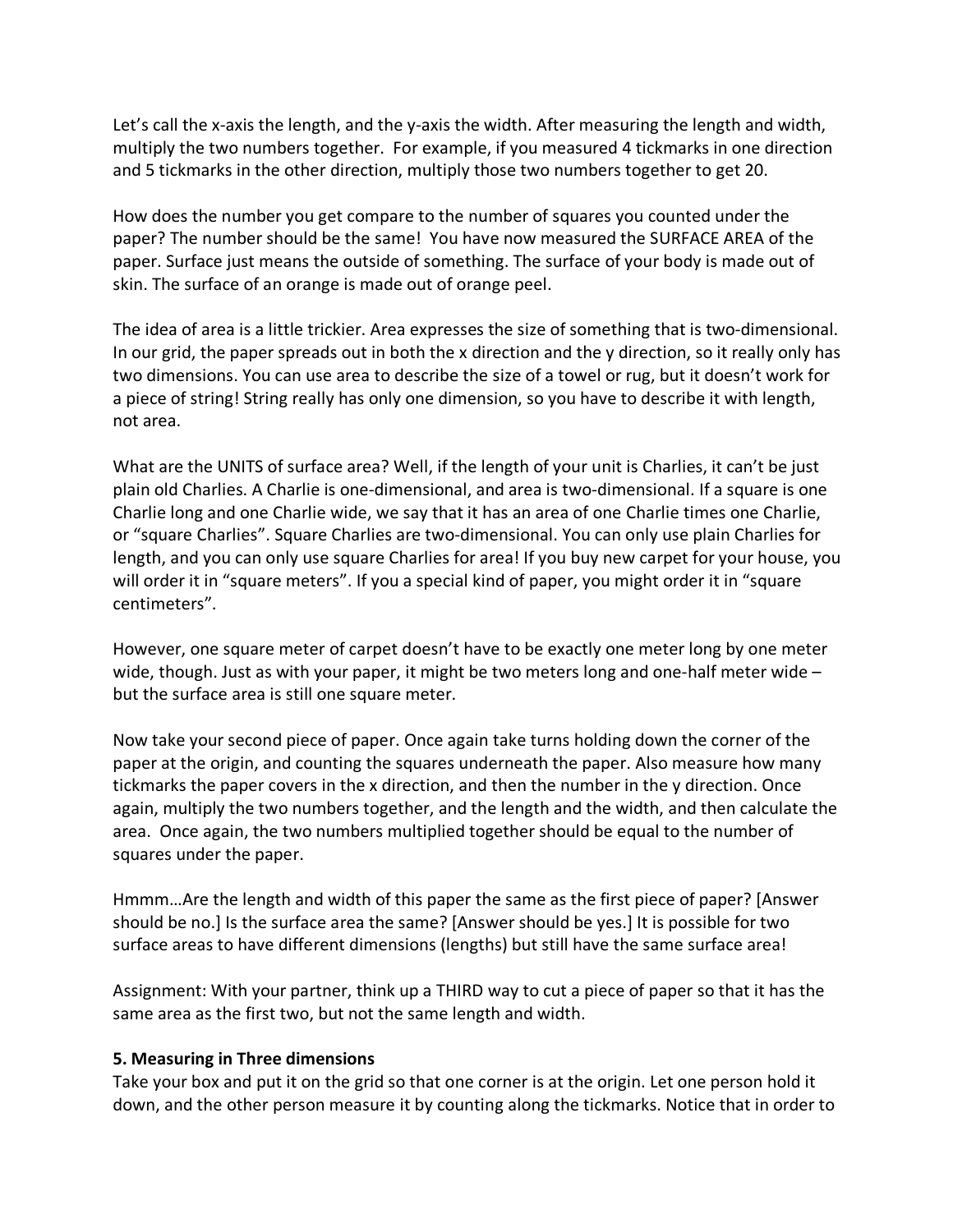describe the box, you have to make measurements in THREE dimensions! The box has length, width, AND height. It spreads out in all three directions, and that's why we call this a threedimensional object.

Measure the length (x direction), width (y direction), and height of the box (z direction). Take turns, so that everybody gets to measure. Next, count the squares in the xy plane underneath the box.

Let's think about these numbers. You have already figured out that if you multiply the x measurement and the y measurement together that you will get the same number as the number of squares underneath the box. Check your numbers and make sure this is true; if it isn't true, then you have made a mistake. Figure out where you made your mistake!a

How do we describe how big a box is? One good way is to calculate its volume; this is a measurement of how much the box will hold! A big box has a bigger volume than a tiny box, and will hold more stuff. Imagine how many oranges you can put into a box; you can put more oranges inside a big box than inside a tiny box!

To calculate the volume, take the length and width and height, and multiply all three numbers together. Try this with the measurements of your box.

Another way to calculate the volume of a box is to multiply the surface area of the bottom by the height of the box. Try this; the number should come out to be the SAME as it did by multiplying the length and width and height together. If the number didn't come out the same, you made a mistake. Figure out where you made your mistake!

What are the units for volume? It can't be Charlies, or even square Charlies! What would you call the volume of a little box that was one Charlie long, one Charlie wide, and one Charlie tall? This little box would be a "cube", and so we would call it one "cubic Charlie". Isn't that funny? You can describe ONLY volume with cubic Charlies; you can't describe surface area, or length. Only volume.

If you order gravel to build a road, you might order it in cubic meters. When you buy juice at the store, you might buy it in liters, or in milliliters. These are units of volume; a milliliter is just one cubic centimeter of volume. A cubic meter of gravel – no matter whether it is poured out on the ground, or in a wheelbarrow, or in a bin – would fill up a box that is one meter long by one meter wide by one meter tall.

Just as with the two pieces of paper, it is possible to have two boxes which have different dimensions – different length, width, height – but have the same volume.

Assignment: With your partner, think up a second way to build a box so that it has the same volume as your box, but not the same length and width and height.